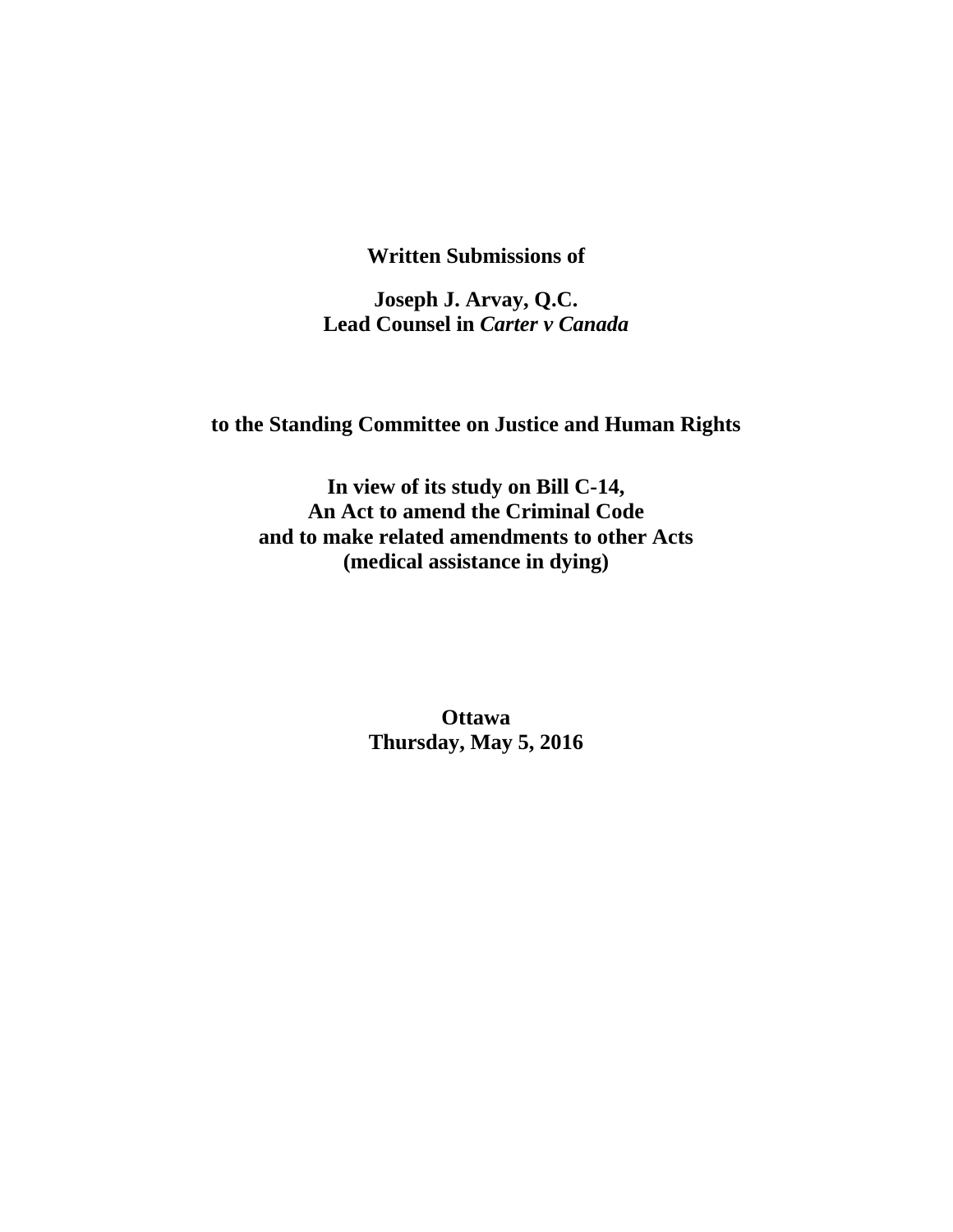I was the lead counsel in *Carter* and am able to tell you how the case was framed, what was plead, what evidence was adduced and what was argued.

All of this should inform you whether Bill C-14 will conform to the Constitution and the decision of the Supreme Court of Canada (SCC)

The parts of the Bill that I am most concerned about are:

…

**241.2** (1) A person may receive medical assistance in dying only if they meet all of the following criteria:

**(c)** they have a grievous and irremediable medical condition;

## **Grievous and irremediable medical condition**

- **(2)** A person has a grievous and irremediable medical condition if
	- **(a)** they have a serious and incurable illness, disease or disability;
	- **(b)** they are in an advanced state of irreversible decline in capability;
	- **(c)** that illness, disease or disability or that state of decline causes them enduring physical or psychological suffering that is intolerable to them and that cannot be relieved under conditions that they consider acceptable; and
	- **(d)** their natural death has become reasonably foreseeable, taking into account all of their medical circumstances, without a prognosis necessarily having been made as to the specific length of time that they have remaining.

This definition of a grievous and irremediable medical condition set out in Bill C-14 is inconsistent with the definition established in *Carter* and as a result Bill C-14 is clearly inconsistent with the Courts' rulings in *Carter*.

Before I elaborate let me state what should be obvious: the SCC's decision in *Carter* set the "floor" and not the "ceiling" of what is constitutionally required to meet the s. 7 rights of all Canadians. This means that while Parliament may extend the rights to physician assisted death ("PAD") beyond what the SCC required, it cannot restrict those rights. I have read that some – even some constitutional lawyers - have suggested that notwithstanding *Carter* that Parliament could justify further restrictions based on s. 1 of the *Charter*. This is simply incorrect. Section 1 was fully argued in the *Carter* case and the Court nonetheless determined what that "floor" of constitutional rights were. In fact it was a "floor" for a defined group of persons: all those with a grievous and irremediable medical condition. Parliament cannot now exclude a whole category of such persons – the physically disabled whose natural death is not reasonably foreseeable from their *Charter* right to access PAD. This is not to say there is no room for a Parliamentary response to *Carter* or a "dialogue" between the Court and Parliament but that response must be more procedural rather than substantive. By which I mean that Parliament might require certain processes such as having two or more doctors and other safeguards to assess decisional capability for the defined group but it cannot redefine the group in such a way as to deny or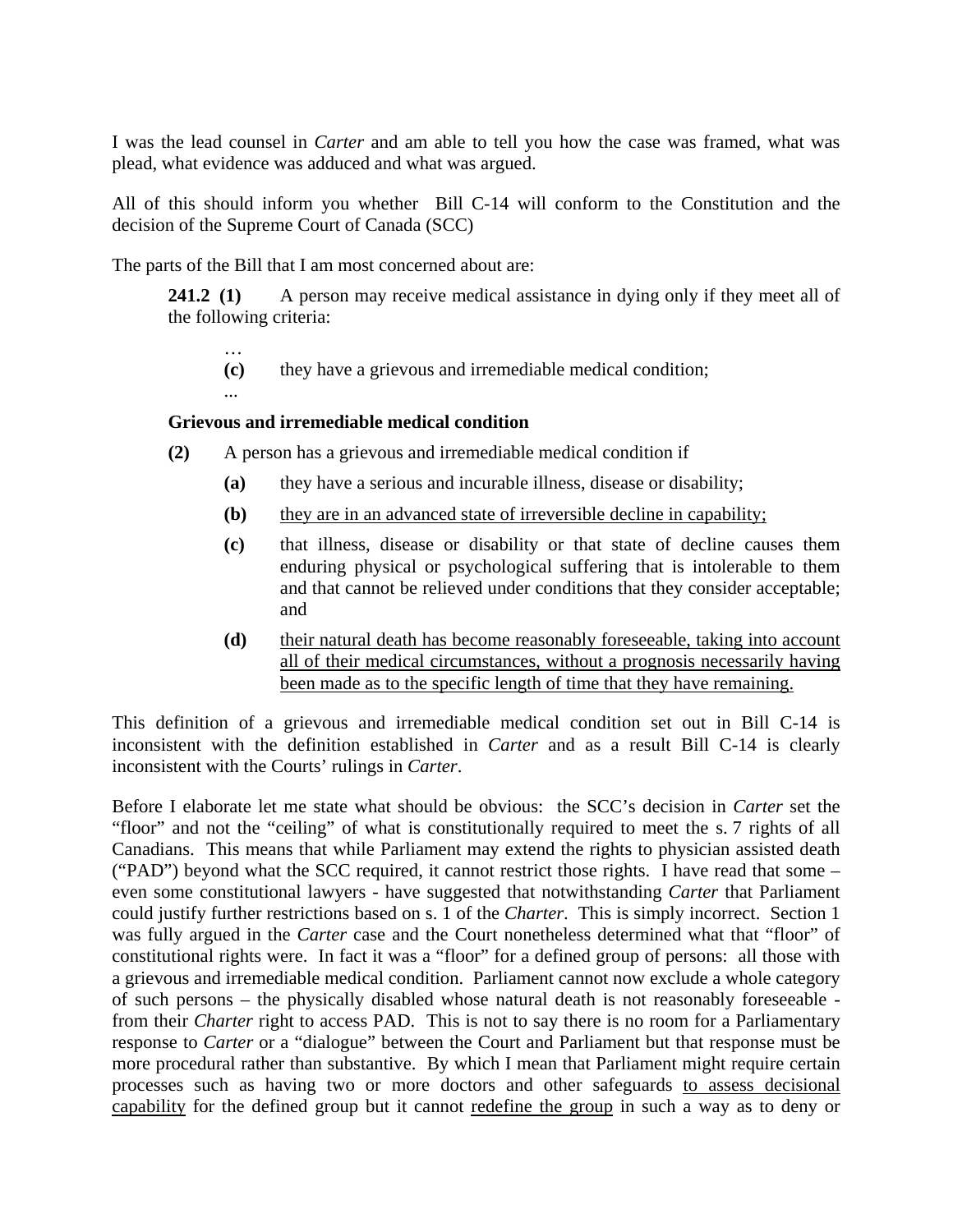exclude the persons that the SCC expressly included as having the right to PAD.. Hence, there is no room for Parliament to further restrict let alone justify any further restrictions on the s. 7 rights based on s. 1 of the *Charter.*

From the very outset, the *Carter* case was brought in order to make physician-assisted dying available to a "grievously and irremediably ill patient."<sup>1</sup> We were very deliberate in our choice of words as they were chosen to ensure that the right to PAD not be limited to those whose illness or disease or disability was "terminal" or any euphemism such as where "their natural death has become reasonably foreseeable."

Canada demanded particulars of this term used in the pleadings<sup>2</sup> and the plaintiffs responded as follows:

1. A person is "grievously and irremediably ill" when he or she has a serious medical condition that has been diagnosed as such by a medical practitioner and which:

- a. is without remedy, as determined by reference to treatment options acceptable to the person; and
- b. causes the person enduring physical, psychological or psychosocial suffering that:
- i. is intolerable to that person; and
- ii. cannot be alleviated by any medical treatment acceptable to that person.

2. A "medical condition" means an illness, disease or disability, and includes a disability arising from traumatic injury.<sup>3</sup>

Notably absent from this definition is any suggestion that the illness, disease or disability be "terminal".

The defendant Canada specifically noted in argument before the trial judge that the plaintiffs were claiming a constitutionally protected right that is broader than that which was rejected by the Supreme Court of Canada in *Rodriguez*, in the following ways:

- (a) The plaintiffs' claim includes a right to both assisted suicide and euthanasia.
- (b) The plaintiffs' claim may not be limited in a meaningful way to physician-assisted suicide or euthanasia because the plaintiffs' definitions contemplate someone "acting under the general supervision of a medical practitioner" and there is nothing in the plaintiffs' pleadings that limit who that person might be, or define what "acting under the general supervision of a medical practitioner" means.
- (c) The plaintiffs' claim challenges not only s. 241*(b)*, but also s. 241*(a)*, the prohibition on counselling suicide. Thus, Canada says, the plaintiffs' claim would allow physicians to counsel a patient to commit suicide.

<sup>&</sup>lt;sup>1</sup> Amended Notice of Civil Claim, Part 1, paras. 7-9, 31, 57-60, 64, Part 3, paras. 5-20

<sup>&</sup>lt;sup>2</sup> Demand for particulars

<sup>&</sup>lt;sup>3</sup> Plaintiffs Amended Response to Demand for Particulars; TJ Reasons, para. 24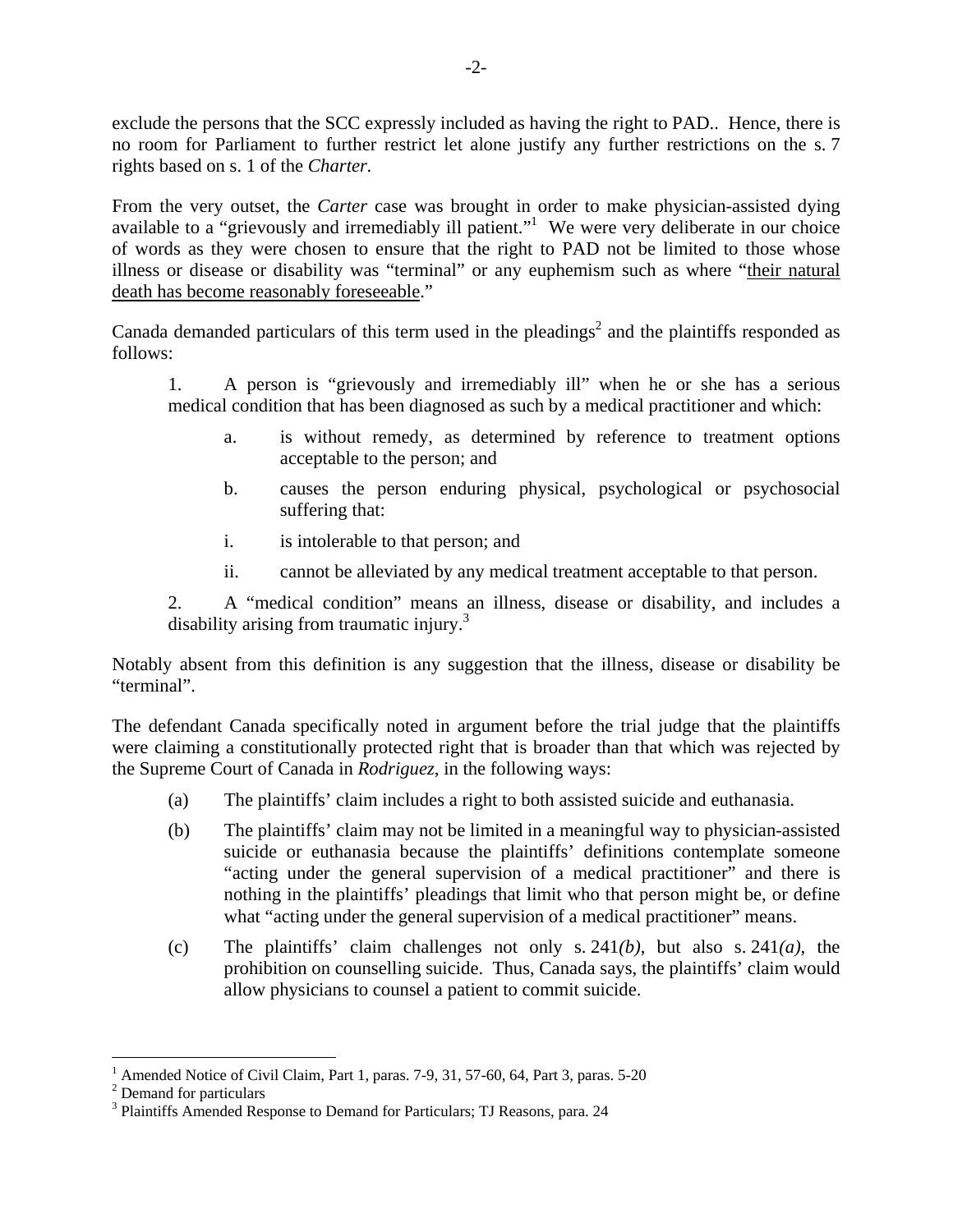- (d) The plaintiffs' claim relates not to individuals who are terminally ill, but rather to persons who are "grievously and irremediably ill".
- (e) The plaintiffs' claimed right is not limited to individuals who are experiencing intractable suffering; rather, the pleadings require only that the person be suffering "enduring physical, psychological or psychosocial suffering" that is intolerable to that person. Canada says the test is thus entirely subjective and the plaintiffs' pleadings do not require that all reasonable efforts, or even any efforts, have been made to try to relieve the person's suffering.
- (f) The plaintiffs' claim includes individuals who could commit suicide without assistance, and is not limited to persons who are or will become unable to end their own lives without assistance. $4$  [emphasis added]

While the term "terminal" appeared 127 times in the trial judgment and, in particular, is referenced in foreign legislation before the Court (see e.g. paras. 393, 511), the trial judge declined to use that language in her order.

Instead, the trial judge provided the following relevant explanation:

[1386] It is the proper task of Parliament, not the courts, to determine how to rectify legislation that has been found to be unconstitutional. However, in a case such as this, where the unconstitutionality arises from the legislation's application in certain specific circumstances, it is incumbent on the Court to specify what those circumstances are.

[1387] In specifying those circumstances, I begin with the plaintiffs' definition of "physician-assisted dying", "grievously and irremediably ill persons" and "medical condition", but make the following important modifications.

…

…

[1390] Third, I do not accept that the term "grievously and irremediably ill persons" should incorporate reference to "psychosocial suffering".

[1391] Fourth, the reference to "grievously and irremediably ill persons" should be limited to those who are also in an advanced state of weakening capacities, with no chance of improvement.

[1393] Accordingly, the following declaratory orders will be made:

(b) A declaration that the impugned provisions unjustifiably infringe s. 7 of the *Charter*, and are of no force and effect to the extent that they prohibit physician-assisted suicide or consensual physician-assisted death by a medical practitioner in the context of a physician-patient relationship, where the assistance is provided to a fully-informed, non-ambivalent competent adult person who: (a) is free from coercion and undue influence, is not clinically depressed and who personally (not through a substituted decision-maker) requests physician-assisted death; and

<sup>4</sup> TJ Reasons, para. 30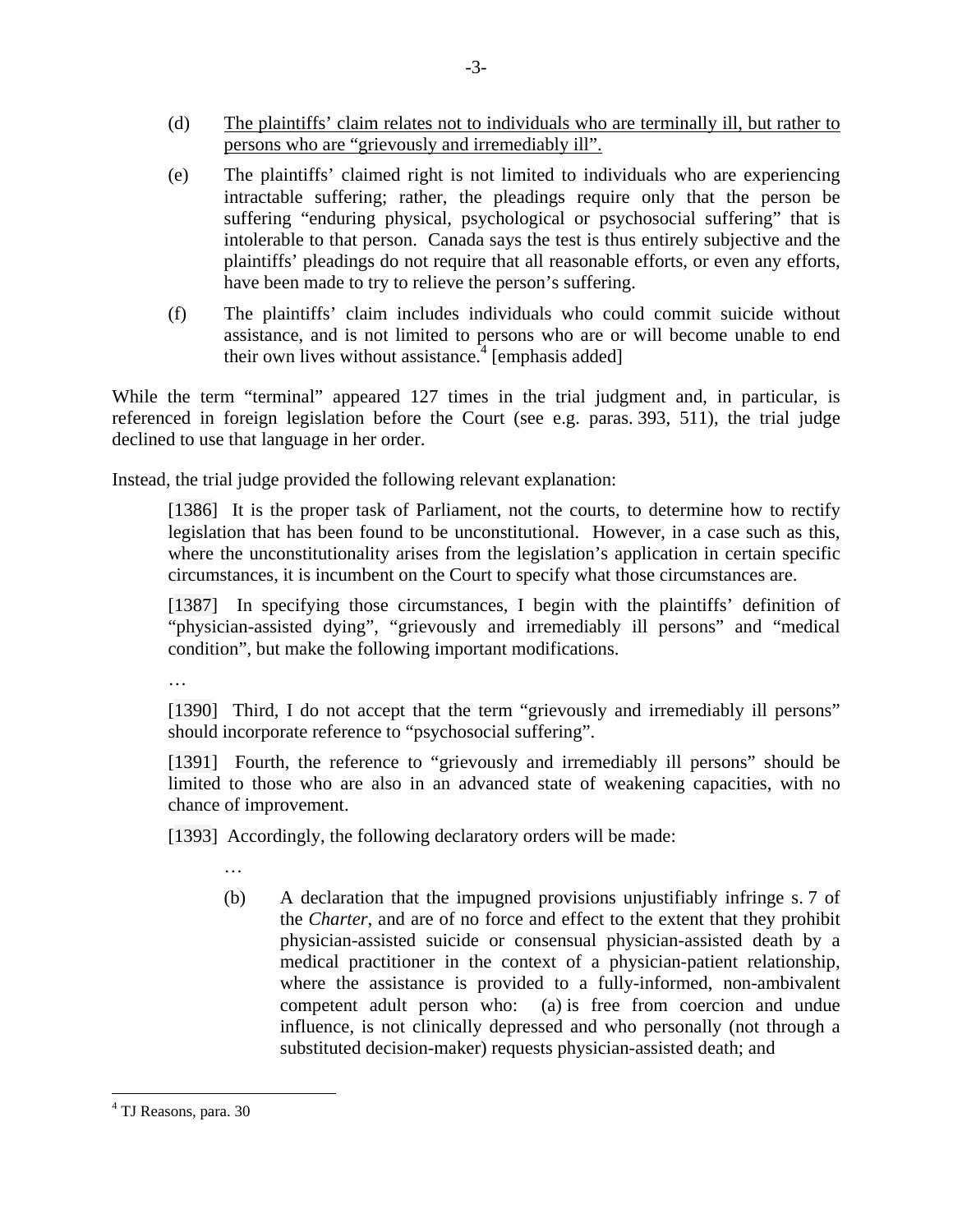(b) has been diagnosed by a medical practitioner as having a serious illness, disease or disability (including disability arising from traumatic injury), is in a state of advanced weakening capacities with no chance of improvement, has an illness that is without remedy as determined by reference to treatment options acceptable to the person, and has an illness causing enduring physical or psychological suffering that is intolerable to that person and cannot be alleviated by any medical treatment acceptable to that person.<sup>5</sup> [emphasis added]

The relief granted by the Supreme Court of Canada was even broader than that granted by the trial judge. The Court held:

[4] We conclude that the prohibition on physician-assisted dying is void insofar as it deprives a competent adult of such assistance where (1) the person affected clearly consents to the termination of life; and (2) the person has a grievous and irremediable medical condition (including an illness, disease or disability) that causes enduring suffering that is intolerable to the individual in the circumstances of his or her condition. We therefore allow the appeal. [emphasis added]

And again:

[127] The appropriate remedy is therefore a declaration that s. 241(*b*) and s. 14 of the *Criminal Code* are void insofar as they prohibit physician-assisted death for a competent adult person who (1) clearly consents to the termination of life; and (2) has a grievous and irremediable medical condition (including an illness, disease or disability) that causes enduring suffering that is intolerable to the individual in the circumstances of his or her condition. "Irremediable", it should be added, does not require the patient to undertake treatments that are not acceptable to the individual. The scope of this declaration is intended to respond to the factual circumstances in this case. We make no pronouncement on other situations where physician-assisted dying may be sought. [emphasis added]

Thus the Court made no reference to the patient being "terminal" or to their natural death being "reasonably foreseeable". Nor did the Court include the language of being "in an advanced state of weakening capacities" (as the trial judge did), with no chance of improvement let alone "in an advanced state of irreversible decline in capability." While the Court, in paragraph 127, explained that the declaration was intended to respond to the factual circumstances of the case, it must be noted that the factual circumstances in this case were not limited to one woman dying of ALS. In fact we framed our case to ensure that, unlike the *Rodriguez* case, it would not be about one person but brought to advance the rights of all Canadians and it was for that reason that one of the plaintiffs was the British Columbia Civil Liberties Association which was granted "public interest standing" for that very purpose. And in light of that we provided the court with the heart wrenching stories of persons from all across Canada and indeed beyond since suffering knows no national boundaries.

As the Supreme Court of Canada itself noted:

<u>.</u>

<sup>&</sup>lt;sup>5</sup> TJ Reasons, para. 1393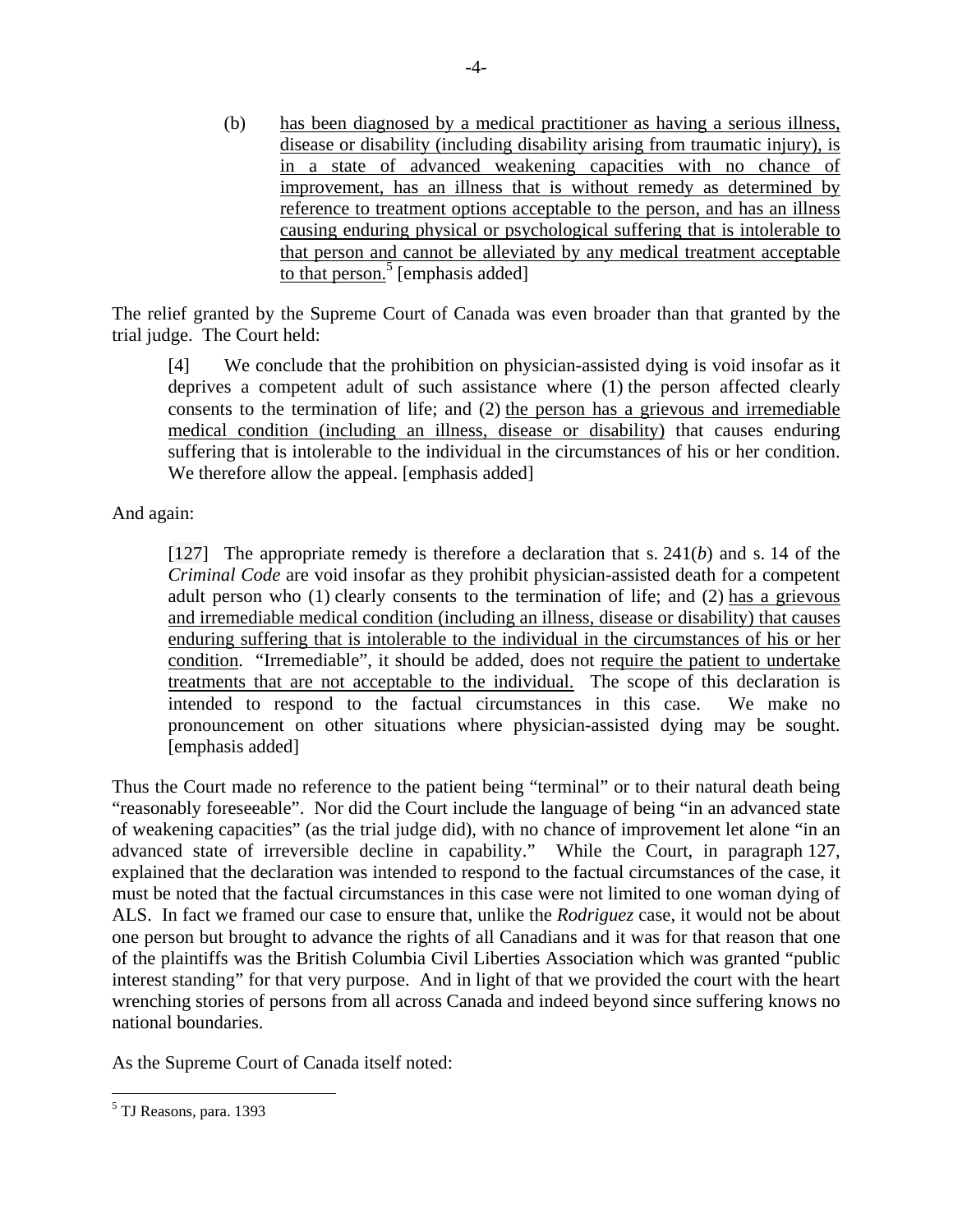Other witnesses also described the "horrible" choice faced by a person suffering from a grievous and irremediable illness [spinal stenosis, Huntington's, Parkinson's, MS, locked-in syndrome]. The stories in the affidavits vary in their details: some witnesses described the progression of degenerative illnesses like motor neuron diseases or Huntington's disease, while others described the agony of treatment and the fear of a gruesome death from advanced-stage cancer. Yet running through the evidence of all the witnesses is a constant theme - that they suffer from the knowledge that they lack the ability to bring a peaceful end to their lives at a time and in a manner of their own choosing. $6$ 

The Court was presented with evidence from physicians, individuals and the loved ones of individuals with the following grievous and irremediable conditions where natural death was not necessarily reasonably foreseeable. One such illness has been called "locked-in syndrome". This is caused by a stroke to the so-called "ventral pons". A stroke in this region leads to profound neurologic dysfunction characterized by tetraplegia, that is, the inability to move the arms, legs and head. The patient is unable to chew, swallow or communicate verbally. The only motor function that is maintained is the ability to blink as well as the ability to move the eyes, typically only in the vertical plane. Cognition is unaffected. As the name of this syndrome implies, a normal mind is essentially locked in an immobile body. The significant reduction of the quality of life in this state is self evident. From a physical standpoint, patients are unable to interact with their environment. While communication can take place via blinking, et cetera, communication is slow, fragmented and difficult to carry out. With adequate medical and nursing care, patients can survive in this state for decades**.** Significant recovery is rare.<sup>7</sup>

Allow me to share a bit of the exchange I had with the Court in the *Carter* case which makes very clear what we meant by the phrase "irremediable".

**MADAM JUSTICE ABELLA:** One of the qualities that you said we should look at in permitting assisted dying is irremediable medical conditions.

## **MR. ARVAY, Q.C.:** Yes.

**MADAM JUSTICE ABELLA:** How is that consistent with your argument that an individual has the right to decide the quality of his or her life based on a dignity interest?

**MR. ARVAY, Q.C.:** Because our argument is founded on what Professor Battin sort of described as both principles of autonomy and the value of mercy. Because we are seeking to constitutionalize or to strike down the law that criminalizes assistance in suicide, we don't rely on autonomy alone, we rely on autonomy and suffering.

**MADAM JUSTICE ABELLA:** But that can exist whether or not the medical condition is irremediable. I'm just asking why you think that has to be a condition that you impose in the decision to strike down when somebody wants the assistance of a doctor. Why can it not be a medical condition period? What is there about the ability of somebody to choose that should be restricted by the longevity or the fatality, the expected fatality of the illness?

<sup>6</sup> SCC Reasons, para. 14

<sup>&</sup>lt;sup>7</sup> Meckling, para. 23, 25-26, 28-31; Nicklinson #1, Exhibit B, C, F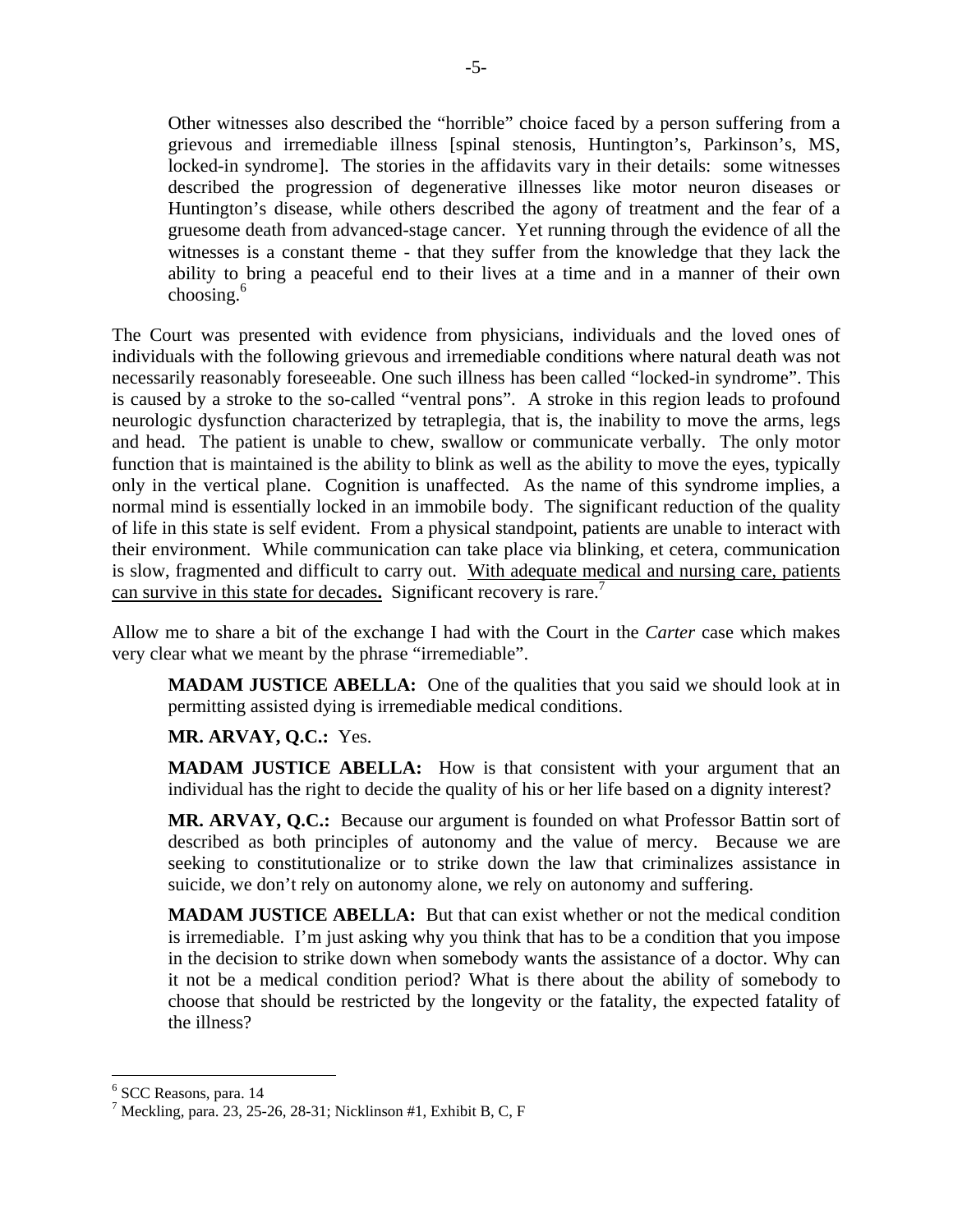**MR. ARVAY, Q.C.:** Well, first of all, we do not limit our claim to the terminally ill. People like Tony Nicklinson who had locked-in syndrome, which means he was going to live for 20 years.

**MADAM JUSTICE ABELLA:** So what do you mean by –

**MR. ARVAY, Q.C.: So we had people like that in mind as to say that we are not limiting our case to the terminally ill, but we are limiting our case to people whose condition is irremediable** or incurable, if you want to use that language, because assisted dying should only be allowed in the most serious cases and not just because somebody wants to, it's because their condition is not going to get any better.

**MADAM JUSTICE ABELLA:** Thank you.

**MR. ARVAY, Q.C.:** Okay.

**MADAM JUSTICE ABELLA:** That's what I wanted your clarification on.

**MR. ARVAY, Q.C.:** Yes. Thank you.

And here is an excerpt from the evidence of Tony Nicklinson our affiant who suffered a massive stroke at the prime of his life and was left with locked-in syndrome since the only muscle in his body that he could move were his eyelids and he managed to "type" out his affidavit one blink at a time:

2. Where to start? I am a 56 year old man who suffered a catastrophic stroke in June 2005 whilst on a business trip to Athens, Greece. It left me paralized below the neck and unable to speak. I need help in almost every of my life. I cannot scratch if I itch, I cannot pick my nose if it is blocked and I can only eat if I am fed like a baby – only I won't grow out of it, unlike the baby. I have no privacy or dignity left. I am washed, dressed and put to bed by carers who are, after all, still strangers. You try defecating to order whilst suspended in a sling over a commode and see how you get on.

3. I am fed up with my life and don't want to spend the next 20 years or so like this....

5. I'm not depressed so do not need counseling. I have had almost five years to think about my future and it does not look good. I have locked-in syndrome and I can expect no cure or improvement in my condition as my muscles and joints seize up through lack of use. Indeed, I can expect to dribble my way into old age. If I am lucky I will acquire a life-threatening illness such as cancer so that I can refuse treatment and say no to those who would keep me alive against my will. Unfortunately, I don't smoke or drink any more - have you ever tasted thickened beer? No? Then perhaps you should so tobacco or alcohol induced diseases are out and since I rarely go outside the likelihood of me catching a fatal disease is low.

6. Letting nature take its course can, I admit, take a long time or not work at all but what do I have since do-gooders - those people who want assisted suicide to remain illegal – took away my right to decide my own fate, a right which, incidentally, they have. Why deny me and others who need help? Is it because I'm disabled?

7. Perhaps I somehow can't be trusted to make the "right" decision? Have I suddenly lost my intellectual ability? If that was really a criterion, then probably half the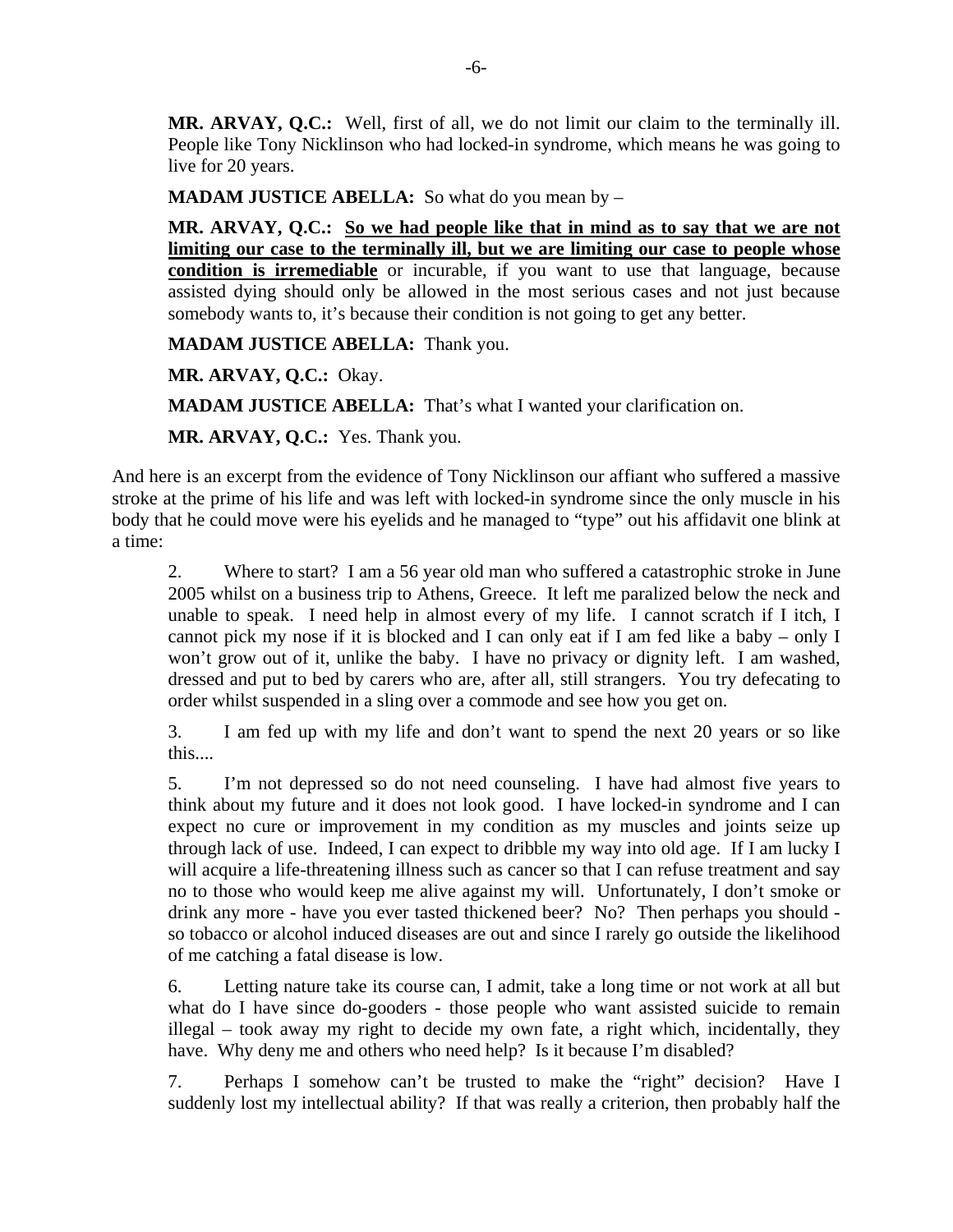country would be ruled out. Or is it something else? I would like to see a do-gooder explain that to me. The flaw in their argument is the assumption that we all want to live whatever the cost in terms of quality of life when this is clearly not the case. I want to make that choice for myself. What prevents me is the fact that I am too disabled to take my own life and unlike an able bodied person I need help to die.

8. By all means protect the vulnerable (by vulnerable I mean those who cannot make decisions for themselves,) just don't include me. I am not vulnerable. I don't need help or protection from death or those who would help me – if the legal consequences were not so huge - life imprisonment.

9. I am asking for my right to choose when and how to die to be respected. I know that many people feel that they will have failed if someone like me takes his own life and that life is sacred at all costs. I do not agree with that view. Surely the right and decent thing to do would be to empower people so that they can make the choice for themselves. Also, why should I be denied a right – the right to die of my own choosing when able bodied people have that right and only my disability prevents me from exercising that right. In the interests of equality surely the state should help to equalise the position between someone like me and some one who is not disabled?

Mr. Nicklinson started his own action in the UK and lost. Shortly afterwards he chose to starve himself to death. Anyone who knows about the process of self-starvation will know that it is a most cruel way to die. Yet that is exactly what this Bill if enacted will force all those persons who the Minister claims are persons "with a major physical disability who is otherwise in good health," (Hansard April 22, 2016) and who she says should not be allowed to die "prematurely".

In fact it is very clear to me that the primary purpose and certainly the effect of the reasonable foreseeability clause (other than to deal with the mentally disabled which can be addressed with more carefully drafted provisions) is to deny most physically disabled persons - whether disabled from birth or from some trauma or accident mid-life or from a stroke later in life, the choice of a PAD. This of course was the very position advanced by the disability organizations who opposed our case and whose main spokespersons - whether it was the expert witness Professor Catherine Frazee or their counsel David Baker – both of whom I expect you have or will hear from.. So let me end by telling the Committee something I suspect no one has or will tell you.

It wasn't long after we started the action to challenge the laws that I realized that my main opposition was going to be from some of the disabled rights organizations. As a physically disabled man I was very sensitive to opposing the position of organizations that I respected and of whom I might be described as a "member". So I thought long and hard about this and I did extensive research.

This is their argument in a nutshell and it is based on what has been called the "social model of disability theory." That someone like Stephen Fletcher or Tony Nicklinson or Elayne Shapray or even me are not really "disabled". Rather we are simply "impaired" by our injuries or illnesses. We are not "disabled" because it is only "ablest society" that sees us as "disabled"; we are "disabled" not only by a society that allows buildings to be built with stairs, but by ablest society's conception of what it means to live a dignified life. Indeed many able bodied persons might think that one is: "better off dead" than to live a life in which one needs machines to move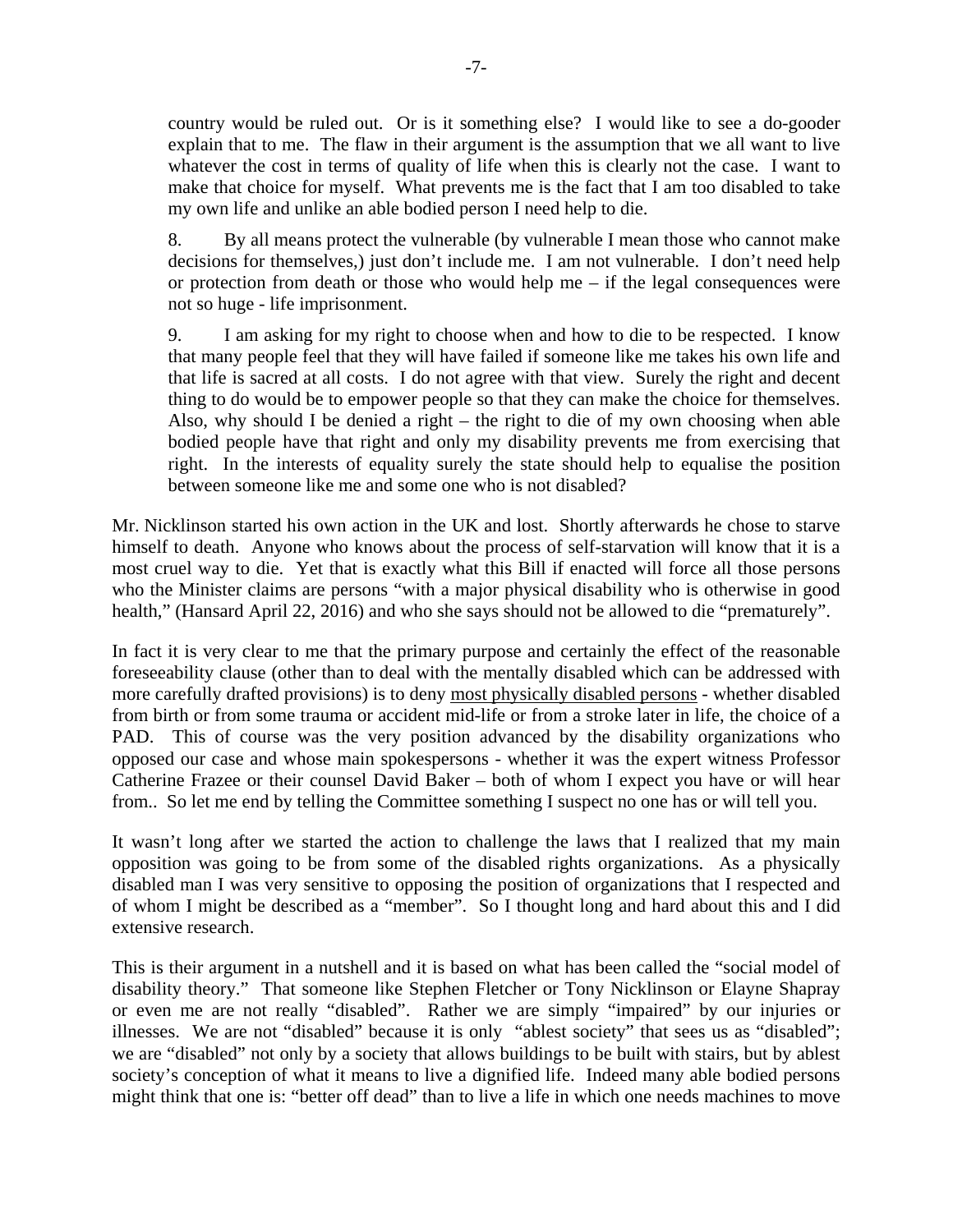about or to have 24 hour caregivers to attend to one's most personal and intimate needs. The disabled rights organizations have rejected that conception of what is or is not a "dignified life". And let there be no mistake: I entirely agree with them that there is no one conception of the dignified life. I agree that for most physically disabled persons needing machines to move or even breathe and caregivers 24/7 is just what one needs to get on with their life and most of us do so without losing our dignity. But what I consider most offensive is the very patronizing view that what may be tolerable and dignified for some physically disabled person must be tolerable and dignified for all. I reject the idea that all or even some physically disabled persons will somehow be consciously or unconsciously duped or cajoled by their family or even their doctor into believing that they would be "better off dead." This view denies the physically disabled their agency and autonomy; it treats us not only as some homogenous group, but as if we are all children; in a word it is infantilizing of the physically disabled. The trial judge heard much evidence from experts on the "social disability" theory including from one of its leading proponents who has finally concluded that it should be abandoned insofar as it is invoked to prevent the physically disabled from exercising the same rights as the able bodied to seek physician assistance in death. He said:

Perhaps social model ideology enables some to disengage from troubling questions about bodies and mortality.

In other words, while it is undoubtedly the case that there are societal reasons that are the cause of discrimination against the disabled, for all of us it is our medical condition that is very real and for some of us (even if a very small minority) that medical condition causes intolerable suffering and relief from that suffering cannot be denied just because most can otherwise tolerate it or adapt to it.

In sum, as one of our experts opined, and the trial judge, this ideology advanced by some of the disabled organizations to deny the physically disabled the right to PAD " feeds rather than starves discriminatory attitudes." And it is for that very reason that not all disabled organizations adhere to that view. Indeed one of the groups that intervened in support of our claim was the Ad Hoc Coalition of People With Disabilities Who are Supportive of Physician-Assisted Dying, represented by Angus Gunn who I understand might be appearing or has appeared before you.

Somewhat relatedly are the views recently expressed by Professor Pothier who I understand you have or will hear from. She defends the clauses in question on this basis:

... the proposed subsections  $241.2(2)(b)$  and (d) in the legislation are important in designing safeguards against error and abuse. If there is no state of irreversible decline in capability, and death by natural causes is not reasonably foreseeable, the consequences of potential error are substantially magnified. Without the limitations of subsections (b) and (d), physician-assisted death will remove, over a lengthy period, the possibility of a person changing their mind. The odds of a transitory suicidal wish becoming reality increase. There are greater risks that the notion of a disabled life not being worth living will creep into assessments. Thus vulnerability concerns are substantially magnified if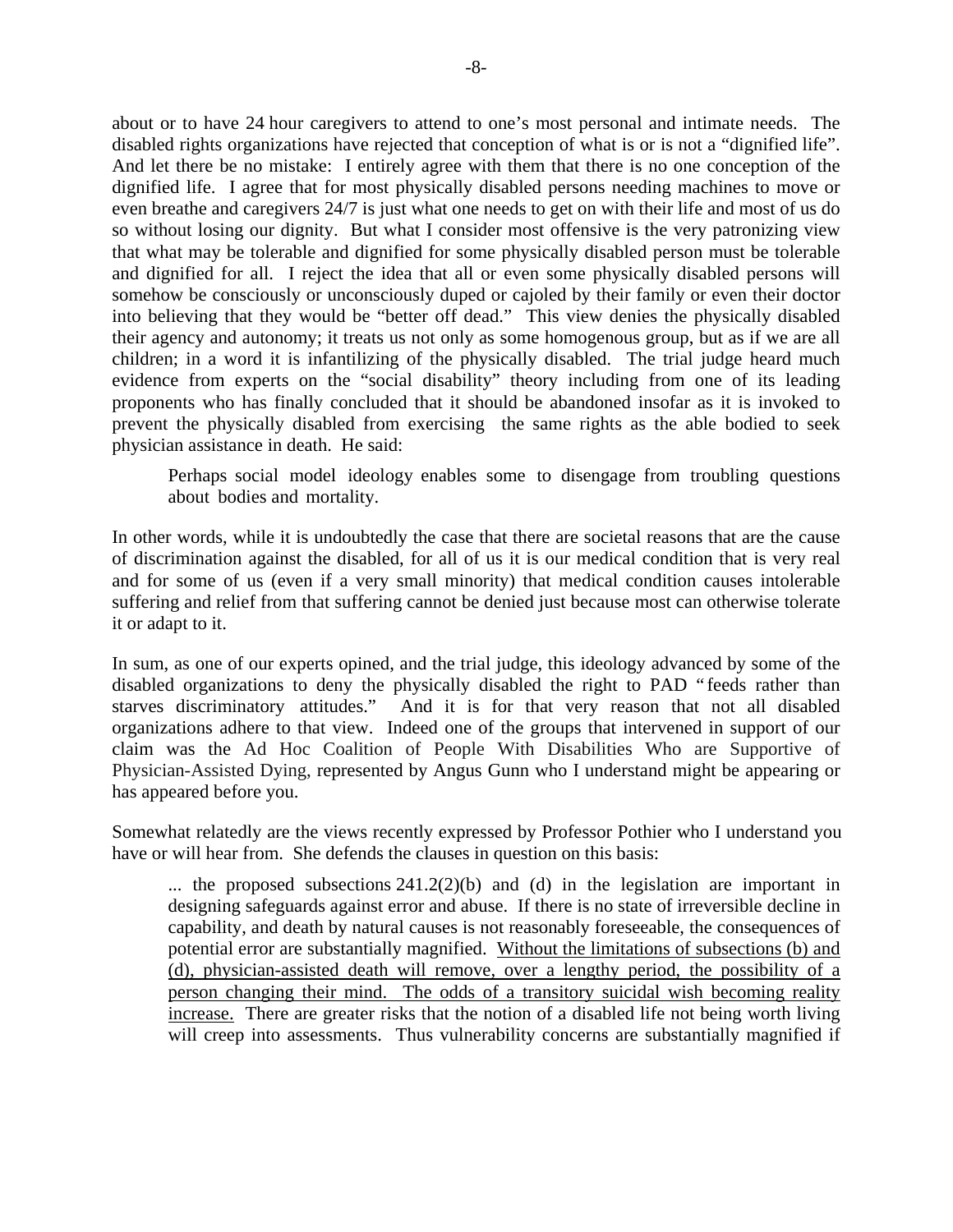physician-assisted death is not limited as in subsections (b) and (d), and thus would weigh more heavily in the balance. $8<sup>8</sup>$ 

There is nothing new in this argument. The idea that someone might change their mind but for the availability of PAD or that their suffering is transitory was front and centre both before the trial judge and the SCC. The trial judge said this:

[755] I will briefly digress in order to comment on the term "wrongful death" that Canada employs throughout its submissions.

[756] Canada's use of the term "wrongful death" is somewhat troubling....

[757] Canada rolls into the "wrongful death" concept the notion that any death which is chosen is wrongful because the individual who made that choice may regret it later (if regret is possible after death). In my view that goes much too far. People choose to forego life-sustaining treatment, and choose to end treatment in circumstances where the cessation of treatment will hasten their deaths. People choose to embark on risky activities. Many decisions in life have foreseeable, adverse consequences, including the consequence of death. The argument employs reasoning based on hypotheticals such as "if they were able, they might regret that decision" to characterize the results of those decisions as "wrongful". I find that line of reasoning unusual and unpersuasive.

As to the claim that the suffering of some physically disabled persons might be transitional, there is no question that this point was amply argued before the SCC. This exchange with Justice Abella and David Baker is simply one example.

**MR. BAKER:** … The questions must be asked whether any exception could possibly be intended to cover persons who are suffering psychologically because they cannot accept losing physical independence, because they do not wish to impose the burden of their deterioration on others, because they find it intolerable to have someone assist them with toileting.

**MADAM JUSTICE ABELLA:** Are you denying that there's a dignity component in all of this?

**MR. BAKER:** I'm denying that there should be a public program of assisted dying for people in circumstances such as these were those concerns - **the suffering can very well be transitional, transitory or situational**. My clients' position is that the criteria far too broad in the trial judge's decision, broader than in any other jurisdiction in the world, and yet across the world the average annual rates of dying are growing between 14 and 64 percent a year with no end in sight.

**MADAM CHIEF JUSTICE:** I think at this point I'm going to have to ask you to wrap up and sit down, please.

Both Professor Pothier and David Baker's concerns about suffering being transitional or situational can be met by requiring more safeguards in the assessment process, not a *per se* disqualification because one is physically disabled and "otherwise healthy". . And to reiterate what I mentioned at the start section 1 provides Parliament with no justification for these

<sup>8</sup> http://policyoptions.irpp.org/2016/04/29/doctor-assisted-death-bill-falls-well-within-top-courts-ruling/